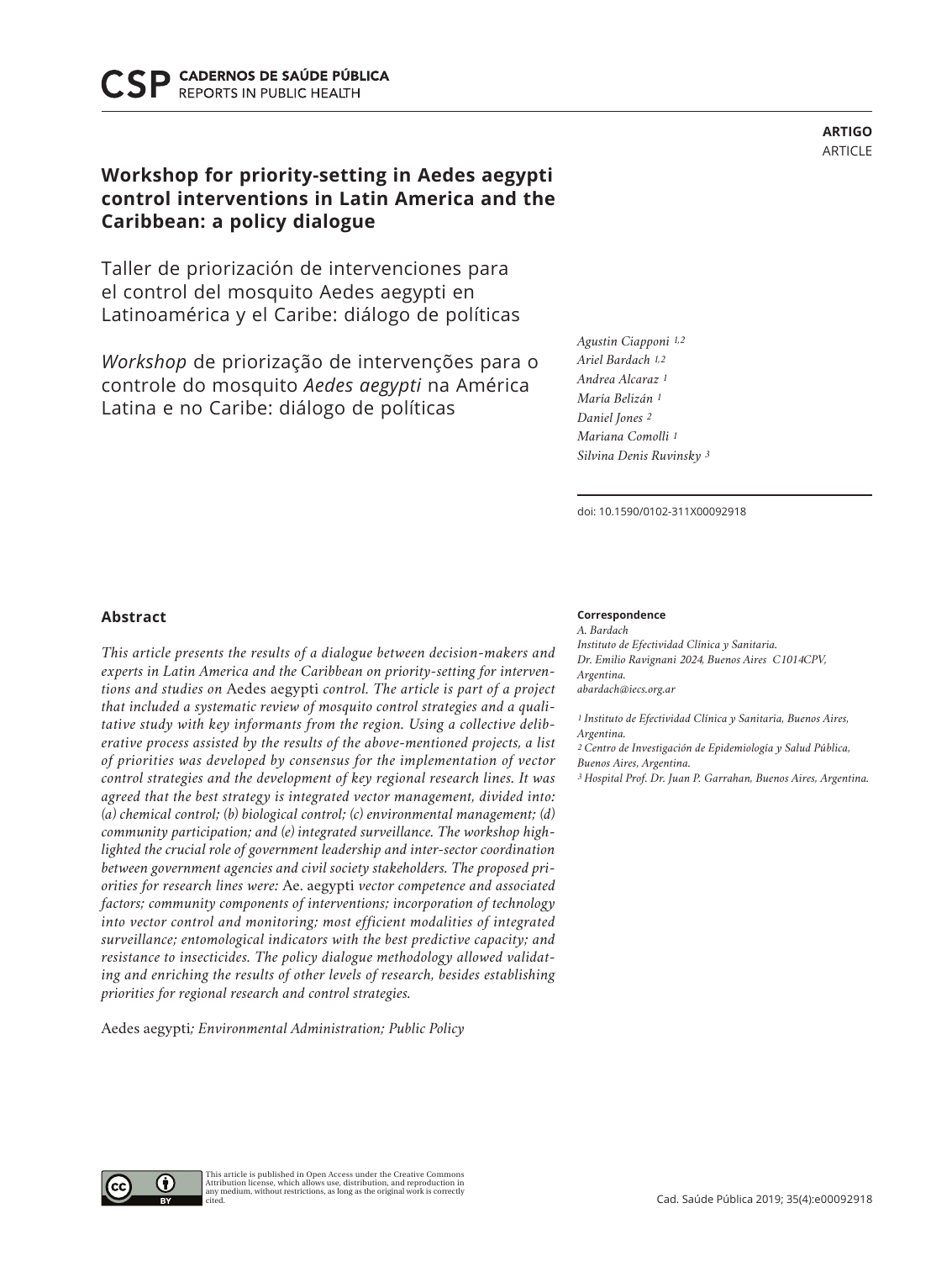## **Introduction**

This report presents the results of a policy dialogue, a dialogue of decision-makers and health experts from countries of Latin America and the Caribbean who advise or influence policies for priority-setting in interventions and studies for *Aedes aegypti* control in the region. A policy dialogue involves persons from different interest groups focusing on a mutually targeted theme, considering the different perspectives to it. By facilitating the consideration of diverse perspectives, policy dialogue becomes a powerful tool that enriches decision-making processes and contributes to the implementation of evidence-based policies with expert consensus 1.

In this policy dialogue workshop, the decision-makers and experts participated in different group activities with the objective of reaching a consensus on the best vector control strategies and priority research lines at the regional level.

The work was conducted in March 2018, coordinated by the Institute for Clinical and Health Effectiveness (IECS) of Argentina, and is part of a project that began in 2015 and that included a systematic review of the effectiveness of health interventions for *Ae. aegypti* control in Latin America and the Caribbean 2, as well as a qualitative study that interviewed 18 experts from 9 countries in the region. The aim of this qualitative study was to identify factors that prevent or facilitate the implementation of vector control interventions, from the perspective of program administrators and regional reference persons 3.

## **Methodology**

The workshop opened with an introduction of the objectives of policy dialogue and with a round of introductions by the 11 participants, representing seven countries and the Pan American Health Organization (PAHO) (see Supplementary Material 1 for more details: http://cadernos.ensp.fiocruz. br/site/public\_site/arquivo/suppl-1-e000929-18-ingl\_5696.pdf). The IECS team, which organized the workshop, began by presenting the results of a systematic literature review and a qualitative study of interventions for *Ae. aegypti* control in Latin America and the Caribbean 2,3. A summary of the evidence from the two studies had been distributed to the 11 participants several days in advance, with the aim of leveling the information based on which the group work would be done 4. Having presented the results of the systematic review and the qualitative study, a dialogue was launched with and among the participants, who raised questions and observations aimed at clarifying and/or validating the two studies' results. The group also shared reflections on the applicability of the findings in Latin America and the Caribbean.

Next, deliberative group brainstorming sessions were held, dividing the participants such that each group would include representatives of all the sectors that had been convened for the activity: civil society institutions, government agencies, academic institutions, and an international health agency (PAHO). The division of the groups was also designed to reflect the diversity of countries, participants' gender, and type of expertise (clinical/healthcare experience, participation in health programs, or research on *Ae. aegypti*).

After explaining to the participants how the group brainstorming sessions would function, everyone agreed to participate voluntarily and confidentially in the proposed group dynamics. Both the group sessions and the plenaries, in which everyone participated, were digitally recorded in audio, which allowed an immediate and detailed analysis of the information that emerged in the activities. The first group brainstorm focused on "priority-setting for regional strategies", proposing as trigger questions: "what?", "how?", and "why?". The groups were set up (group A and group B). Each group included a moderator and a member of the IECS organizing team, who made a written record of each contribution. Participants received a basic list of the principal vector control strategies (Supplementary Material 2: http://cadernos.ensp.fiocruz.br/site/public\_site/arquivo/suppl-2-e-00092918-in gl\_5162.pdf). In each group, participants were expected to debate and reach a consensus on: (a) three control strategies considered priorities as a whole and the best combination of strategies for the region; (b) why these three strategies were considered priorities; (c) ways of carrying out these strategies; and (d) potential obstacles and facilitators for each strategy. After this, all the members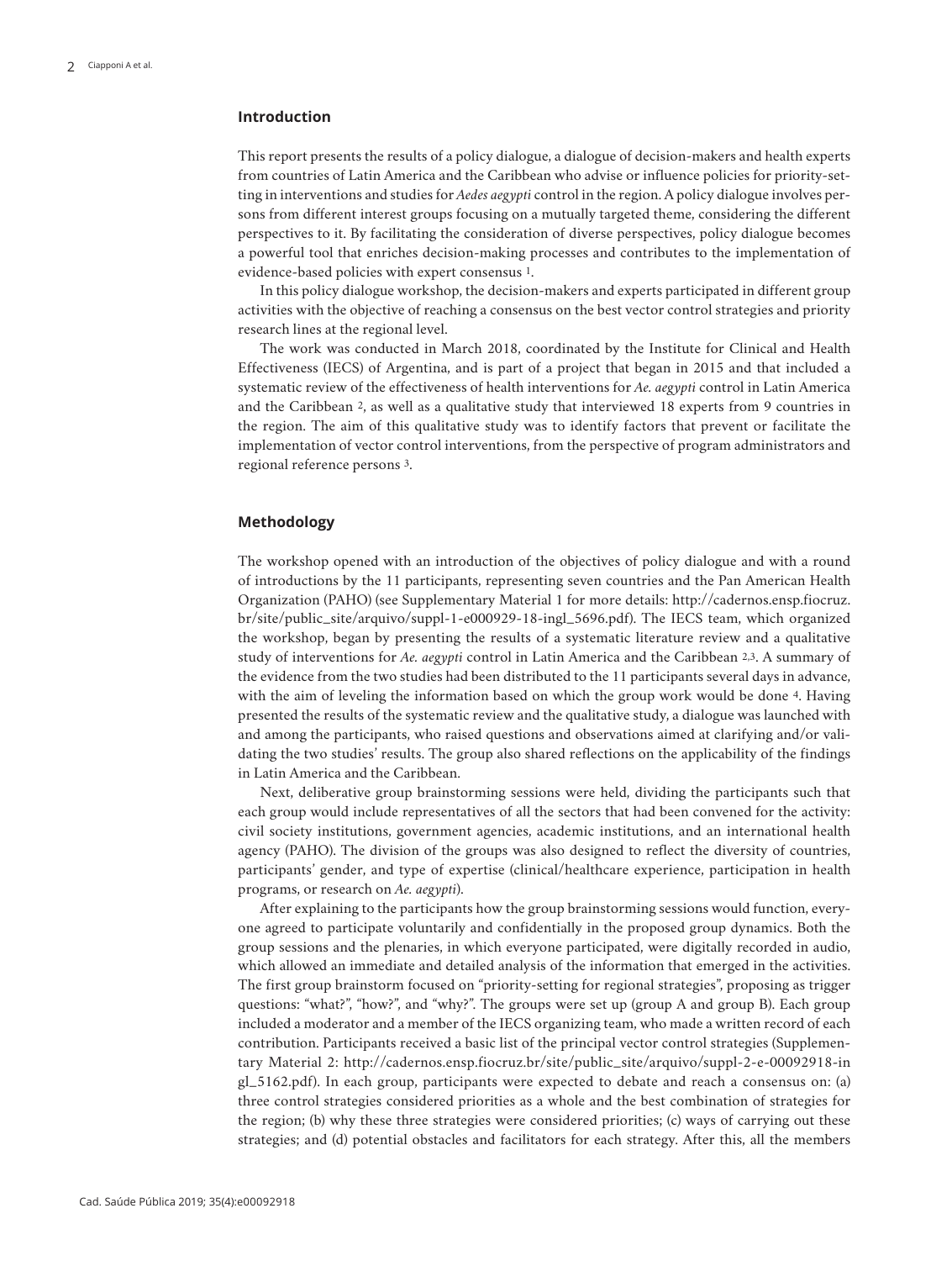participated in a plenary, where the synthesis of the group work was presented by a group member who acted as the "spokesperson".

The second brainstorm in the workshop, a plenary discussion, focused on "strategies to reduce information gaps", centered on setting priorities for future research lines. All the contributions by participants in the plenary meeting were classified as: priority research themes; methodologies for addressing such studies; and collaboration among the stakeholders to carry them out.

The meeting concluded with a group activity in which the participants gave their opinions on the policy dialogue methodology. The written record and taped audio from each group discussion allowed subsequent reconstruction of the main positions and arguments used by participants, as well as the thematic analysis in this report.

## **Findings**

## **Discussion of the studies' results**

The dialogue with experts allowed enriching the results of the evidence presented: the literature review and qualitative study on barriers and facilitators for implementation of vector control strategies. Participants agreed that the governments of the region's countries do not prioritize preventive strategies for *Ae. aegypti* control. Consequently, the existing interventions are largely in reaction to outbreaks or epidemics. They further highlighted that it is not common to measure the interventions' impact. They underscored the scarce information on critical points such as the effectiveness of different vector control strategies in the region and the low quality of the available evidence, as reported in the systematic review. The participants also felt that urgent care for persons affected by the *Ae. aegypti* mosquito often exceeds the health systems' capacity, so that quality studies are not performed with adequate technical and financial support from each country's health authorities.

#### **Group discussion on "priority-setting for regional strategies: what? how? and why?"**

Box 1 summarizes the work of this group as to the priorities in vector control strategies for *Ae. aegypti*. The box describes the selected strategies (by group consensus), analyzes the reasons for their selection, and outlines how to implement the consensual strategies. Figure 1 shows a graph of the work by group of discussion of the studies' results, summarizing the discussion and consensuses reached as to priorities in vector control strategies.

Both groups displayed a striking consensus that the strategy for implementation should be integrated, in keeping with integrated vector management strategies 5. This can be broken down into: (a) chemical control; (b) biological control; (c) environmental management; (d) community participation; and (e) integrated surveillance (which includes entomological and epidemiological surveillance). These strategies should also be aligned with the PAHO integrated management strategy for dengue control 6, which includes three major pillars: (a) surveillance, (b) patient care and (c) communication. Inter-sector coordination and cross-cutting decision-making were considered essential for the effectiveness of a truly integrated strategy.

The above-mentioned strategies do not assume a hierarchy of importance in the order they were listed. A chronological order was suggested for the interventions: with epidemiological surveillance necessarily "going after" (the vector), because it implies that cases already exist, while entomological surveillance allows taking measures to "get ahead" of the cases.

In terms of ways to implement integrated measures, the participants highlighted some key elements: (a) training human resources, designed according to the target areas for the intervention; (b) supervision and evaluation of the human resources participating in the activities; (c) passage of laws and other regulations that facilitate the interventions (e.g., solid waste management); (d) inter-sector collaboration in health (with agriculture and livestock, the economy, education, justice, etc.); and (e) monitoring resistance to insecticides. The group underscored the importance of interventions that are sustainable over time.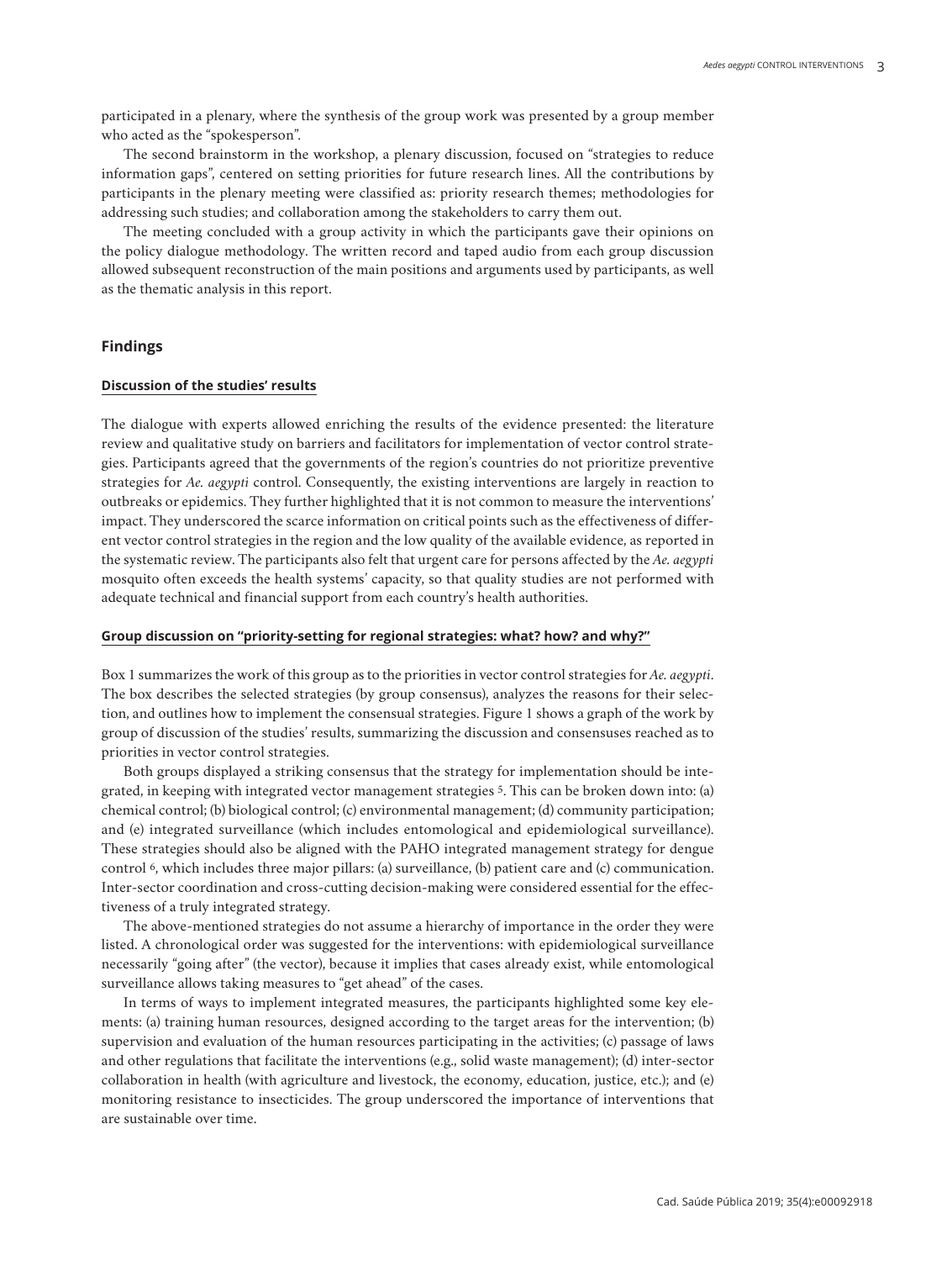## **Box 1**

Priority regional intervention strategies.

| <b>WHAT</b> (strategies)                                                     | WHY (reasons)                                     | HOW (ways)                                                  |  |
|------------------------------------------------------------------------------|---------------------------------------------------|-------------------------------------------------------------|--|
| Entomological surveillance                                                   | To measure and select control measures            | House-to-house visits/According to local conditions/For     |  |
|                                                                              |                                                   | decision-making/Information at the local and central levels |  |
| Epidemiological surveillance                                                 | To identify the most appropriate<br>interventions | Integrated vector control/Monitoring insecticide resistance |  |
| Vector control with community                                                | To interrupt viral transmission                   | Guided by qualitative/behavioral studies                    |  |
| participation                                                                |                                                   |                                                             |  |
| Trained human resources/Inter-sector coordination/Supervision and evaluation |                                                   |                                                             |  |

#### **Figure 1**

Priorities in regional intervention strategies.

#### **COORDINATION BY REGIONAL AGENCIES**



PUBLIC POLICIES SUSTAINED OVER TIME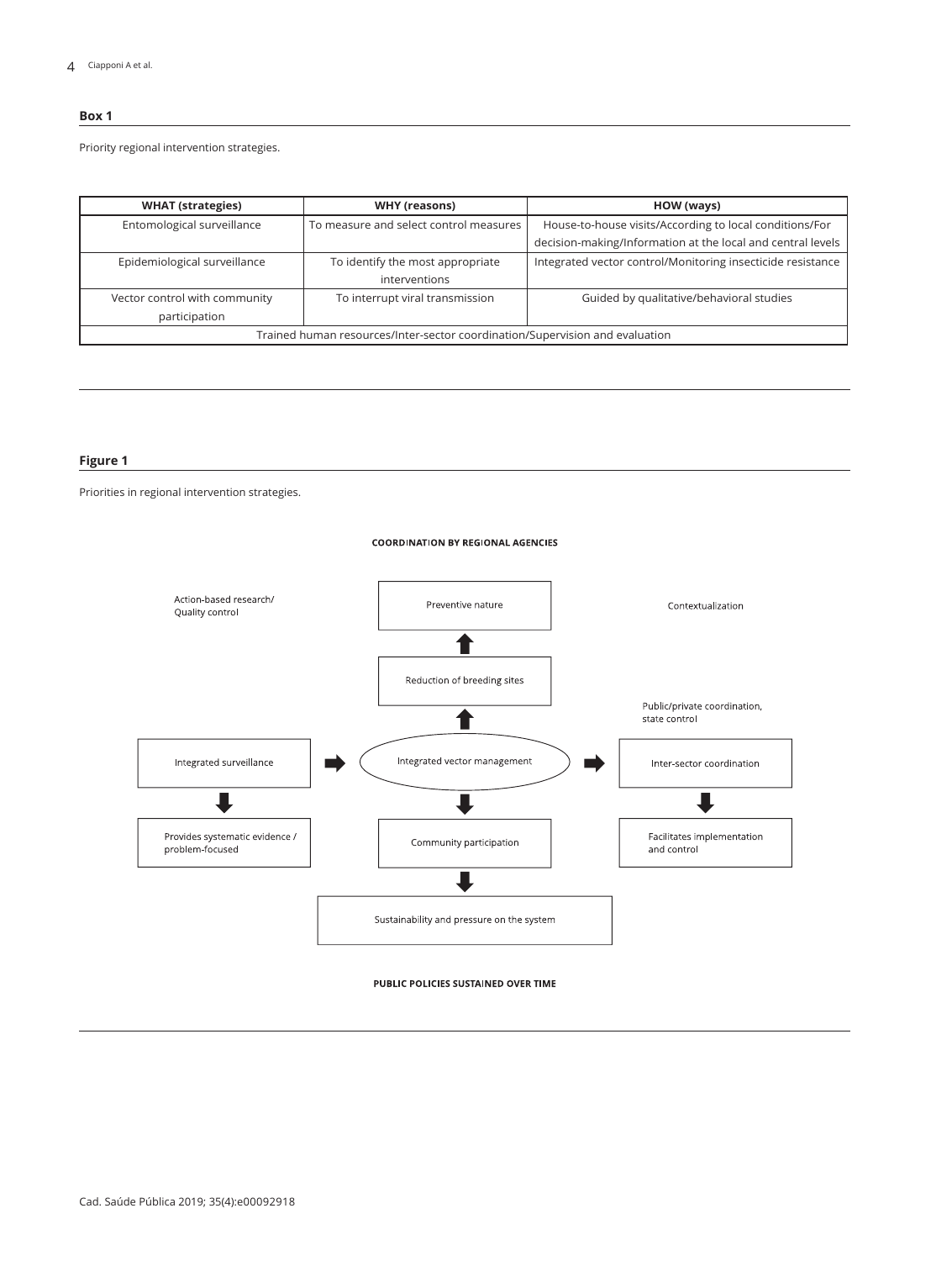The central aspects of the priority strategies included the state's functioning/governance (continuity of the programs, government leadership, role of regional agencies) and key contexts and strategies (community participation, differential impact assessment for each strategy, and innovation in chemical control strategies).

The workshop also highlighted the need for job stability in the vector control programs' directors and technical teams in each country, since frequent turnover of personnel (due to political changes) leads to discontinuities in the programs and their achievements, as well as loss of accumulated scientific knowledge.

Concerning integrated strategies, the participants in the policy dialogue emphasized the importance of the government's leadership role and inter-sector coordination between government agencies (health ministries, waste management services, etc.) and civil society actors. They felt that the states sometimes act as bureaucratic obstacles to the establishment of effective vector control measures and highlighted the vital linkage between nongovernmental actors to control and empower the interventions that have proven most effective in a given country.

The absence of national and municipal vector control legislation was also identified as a major obstacle. For example, they mentioned that hospitals cannot dispose of scrap metal registered as part of their property, and that there are veritable "cemeteries" of old vehicles blocked from removal by court orders. Meanwhile, in countries with laws that allow dealing with these issues, vector control is facilitated.

The two obstacles mentioned repeatedly to explain the failures of vector control were: lack of political determination by governments (e.g., to achieve adequate solid waste removal) and the inability to involve communities in the interventions (e.g., to achieve sustainable behavior changes related to household water storage).

Another critical line in vector control was the role of regional agencies. Participants mentioned PAHO's insufficient strength to perform its regional leadership role and questions concerning implementation of its guidelines, as well as its vertical institutional structure, considered insufficiently dynamic to incorporate rapid changes at the local level in relation to *Ae. aegypti* in the target areas for interventions.

The scenarios in the region can differ considerably as to the presence of *Ae. aegypti*. Some regions suffer from problematic structural conditions (lack of running water supply, solid waste removal, and sewage systems, etc.) which require policy decisions that should come ahead of specific vector control policies. One participant pointed out: "*What good are mosquito nets without a proper analysis of the real problem, for example, the lack of running water, which can result in multiple inadequate recipients for storing*  water?". It is also key to consider each country or region's environmental and climatic characteristics.

While a large share of the countries in Latin America and the Caribbean have identified the breeding sites for *Ae. aegypti* and have conducted preventive campaigns accordingly, sustained changes have not been achieved in the population's behavior to consolidate vector control. Thus, community participation was cited as a key element at several levels, and the group proposed reinforcing state policies; community control of the interventions and use of social networks to report outbreaks and/or gaps in control strategies. Although the participants all agreed on the central importance of community participation for an intervention to be effective, some mentioned the need for studies to continuously assess the implementations under way, as well as the impact of these strategies in order to optimize them in subsequent cycles of improvement.

The group cited the need to assess each strategy's differential impact, although they acknowledged the complexity of such assessment in endemic areas, where it is extremely difficult to conduct isolated interventions. This scenario hinders the design of evidence-based vector control interventions, besides complexifying risk stratification in each community in order to define "customized" prevention strategies.

Another obstacle cited by participants was lack of innovation in chemical control mechanisms. This barrier was attributed partly to private companies' interests in maintaining the *status quo* and the inertia of technical teams, who may continue to apply obsolete technologies even when promising innovations exist.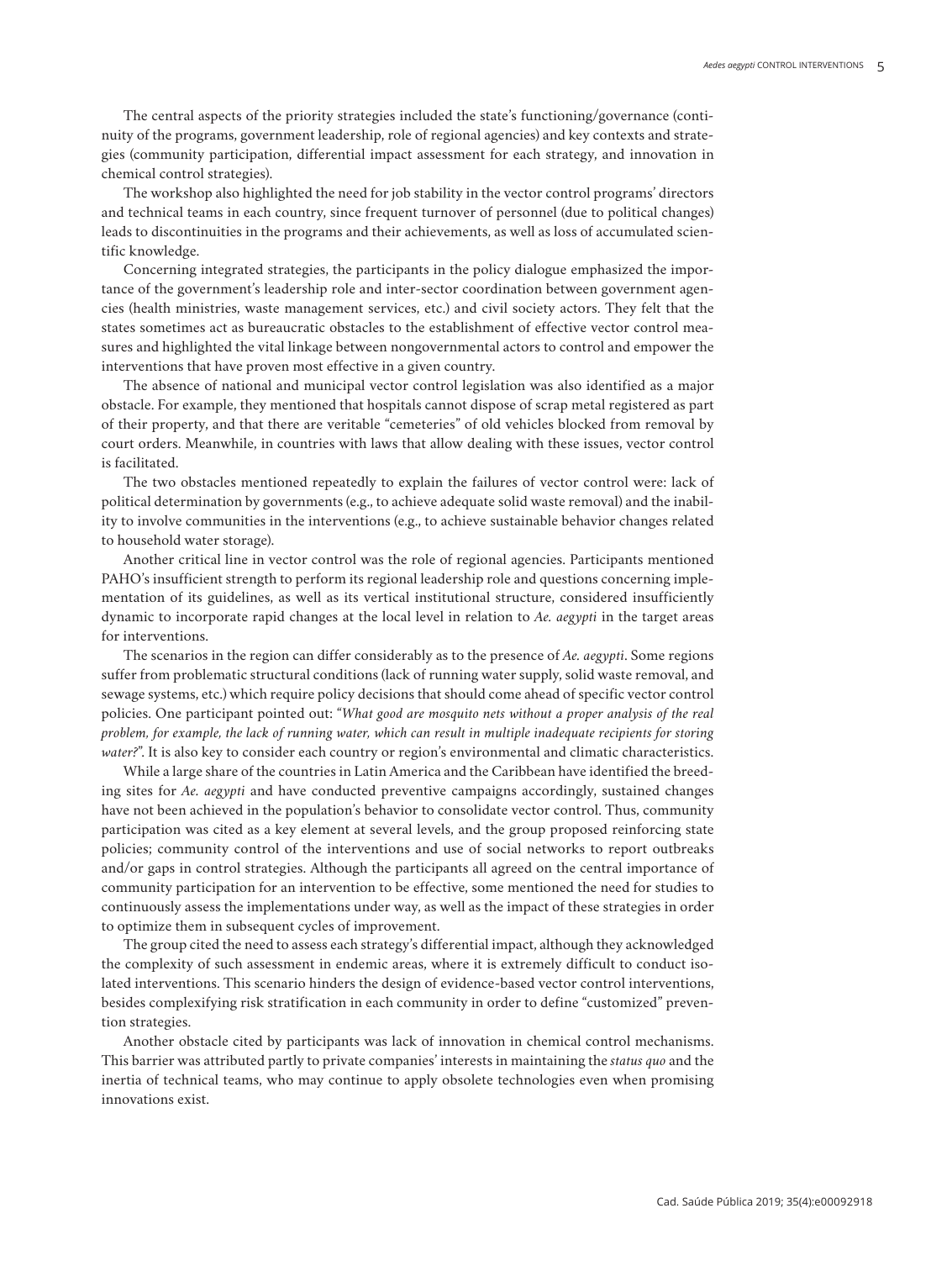#### **Group discussion on "strategies to reduce information gaps"**

Box 2 summarizes the main consensuses reached in the plenary on priority themes and types of research, as well as potential collaborations.

The group emphasized that studies are often conducted that do not correspond to the country's or region's real health needs. This may be due to two main factors. One the one hand, there is a "mismatch" between health researchers and decision-makers, who should play a leading role in determining health needs. On the other, the interests of private companies lead studies to impose certain vector control technologies over others, even when such studies lack sufficient evidence of effectiveness. Based on the above, it is indispensable to set research priorities based on the identification of health needs, as well as to transmit the evidence and raise the awareness of vector control program directors. The group also emphasized that strengthening the countries' structural capacity to monitor the vector and assess the strategies to control it may be even more important than to incorporate new vector control technologies.

One of the key points was the need for behavioral, sociological, and anthropological studies to provide a basis for the programs' efforts, focused on the community in order to achieve behavioral

#### **Box 2**

Priorities for future lines of research.

| <b>Priority research themes</b>                                                                              | Type of research                                                                            | <b>Collaborations</b>                                                                       |
|--------------------------------------------------------------------------------------------------------------|---------------------------------------------------------------------------------------------|---------------------------------------------------------------------------------------------|
| - Explain and predict the vectorial capacity of Aedes                                                        | - Mixed qualitative-quantitative designs                                                    | - Shaping a research network.                                                               |
| aegypti and associated factors.                                                                              | (e.g., including a survey to determine how                                                  |                                                                                             |
| - In the community component, identify:                                                                      | many people used a given method and<br>focus groups to know how they used it).              | - Shaping interdisciplinary groups.<br>- Agreements with universities and health            |
| • Population's acceptance (or lack thereof) of<br>different vector control interventions ("what we<br>use"). | - Systematic search of primary research<br>on behavior (e.g., behavioral economics).        | institutions.<br>- Alliance with Pan American Health                                        |
| • Success or failure of given forms of community<br>participation (which ones are successful?).              | - Qualitative research (sociological<br>and anthropological) on community<br>participation. | Organization (PAHO) as a facilitator of<br>access to research funds.<br>- Possible funders: |
| • Motivation of the persons involved, to orient<br>subsequent studies and vector control<br>strategies.      | - Formative research (for the actions to<br>be acceptable to the population).               | • Special Programme for Research and<br>Training in Tropical Diseases (TDR).                |
| - Measure the interventions' sustainability.                                                                 | - Implementation research.                                                                  | Bill & Melinda Gates Foundation.<br>$\bullet$                                               |
| - Analyze the ways the technology is incorporated<br>into vector control and monitoring.                     | - Research for action (for example, to<br>incorporate new technologies).                    | • National governments.                                                                     |
|                                                                                                              | - Cost-benefit studies on the                                                               | • Wellcome Trust.                                                                           |
| - Study the most efficient ways to conduct integrated<br>surveillance.                                       | interventions.                                                                              | National Institutes of Health                                                               |
| - Build entomological indicators with good predictive<br>capacity.                                           | - Predictive models for transmission<br>periods.                                            | (NIH, USA).                                                                                 |
| - Design new vector control models.                                                                          |                                                                                             |                                                                                             |
| - Establish health research priorities (which may<br>differ between countries).                              |                                                                                             |                                                                                             |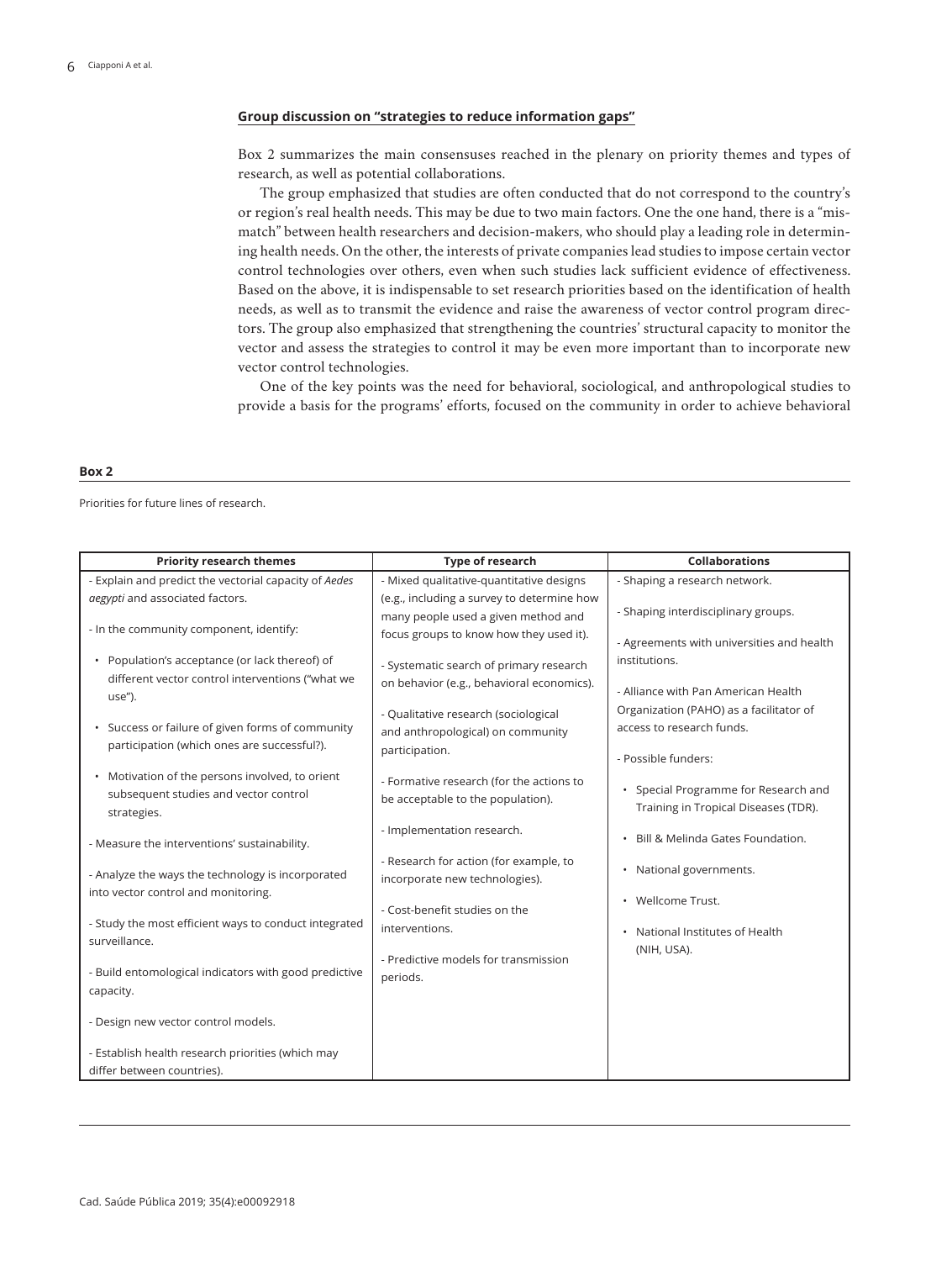changes, for example in relation to mosquito breeding sites. This type of study would allow reaching the specific populations more effectively, so it would have to be included more often in studies on vector control effectiveness. If the community is not convinced that a given intervention is valid, it would be useless, since the community would not implement it. There is thus a striking lack of studies focusing on how the community views different interventions in order to weigh their importance and feasibility. In short, various participants agreed in emphasizing the importance of qualitative research on the vector control issue, especially as regards community strategies, which the group unanimously viewed as priorities.

They also emphasized the need to study the most efficient ways to conduct integrated surveillance, to design new entomological indicators with better predictive capacity, and to develop new vector control models, always alert to setting research priorities at the local level.

## **Discussion**

Participatory approaches have gained growing recognition in the last decade, becoming the center of good policy-making processes 7. Policy dialogue is known as one of the most interactive and innovative models for policy-making or effective joint planning and implementation of programs applied in different contexts. It is necessary to create deliberative groups with broad groups of program decision-makers and health and clinical experts representing diverse realities. Recent efforts have insisted on the influence of context, as in its methodology, to achieve participation and inclusion 8. Furthermore, the World Health Organization (WHO) emphasizes "policy dialogues" as a key tool for designing health policies worldwide 9. The policy dialogue on *Ae. aegypti* in Latin America and the Caribbean allowed reinforcing the notion that entomological surveillance, together with epidemiological surveillance, should be included to measure and select the vector control measures in all the affected countries in the region. A good example is the clinical trials conducted in Cuba, in which the point of departure was the entomological and epidemiological surveillance data collected by the National Vector Control Program to design integrated, multidisciplinary strategies focused on solving the problems that were identified 10,11,12.

Community participation is also an essential mechanism for interrupting vector-borne transmission, and it was one of the points cited most often by participants, coinciding with the evidence presented at the start of the workshop. This power strategy focuses on promoting behavior changes in individuals, families, and communities, not only increasing their knowledge on the risks of acquiring arbovirus infections, but also empowering them to become involved in caring for their own health and contributing to the improvement of their surroundings and support for their families and communities. All the existing evidence in the region was identified and summarized in the systematic review on the effectiveness of health interventions for controlling *Ae. aegypti* in Latin America and the Caribbean 2, as well as in the complementary qualitative study from the perspective of the regional program directors and reference persons 3.

Concerning research, the group suggested the need to conduct more and better studies on priority themes for the region. For example, they highlighted the need to rely on ethnographic studies by which to base program changes focused on the community itself in order to achieve the necessary behavior changes.

The scientific literature emphasizes that a policy dialogue is only as good as its process. The barriers that have been identified for conducting policy dialogues include the way the information is presented and the adequacy of the evidence for the contexts in which they are applied during policymaking processes 13.

There are precedents in the region. On September 7-9, 2010, representatives of health ministries, industry, and academic institutions participated in the first policy dialogue and inter-sector exchange in relation to the problem of *Ae. aegypti* control in the Americas 14. The central themes were: (1) description of the prevailing situation with dengue and *Ae. aegypti* in the region, (2) regional strategies and initiatives, (3) tools for surveillance and control of mosquito populations, (4) community participation, and (5) identification of what works and does not work from the countries' perspectives. The conclusions of this first policy dialogue were consistent with those obtained and described in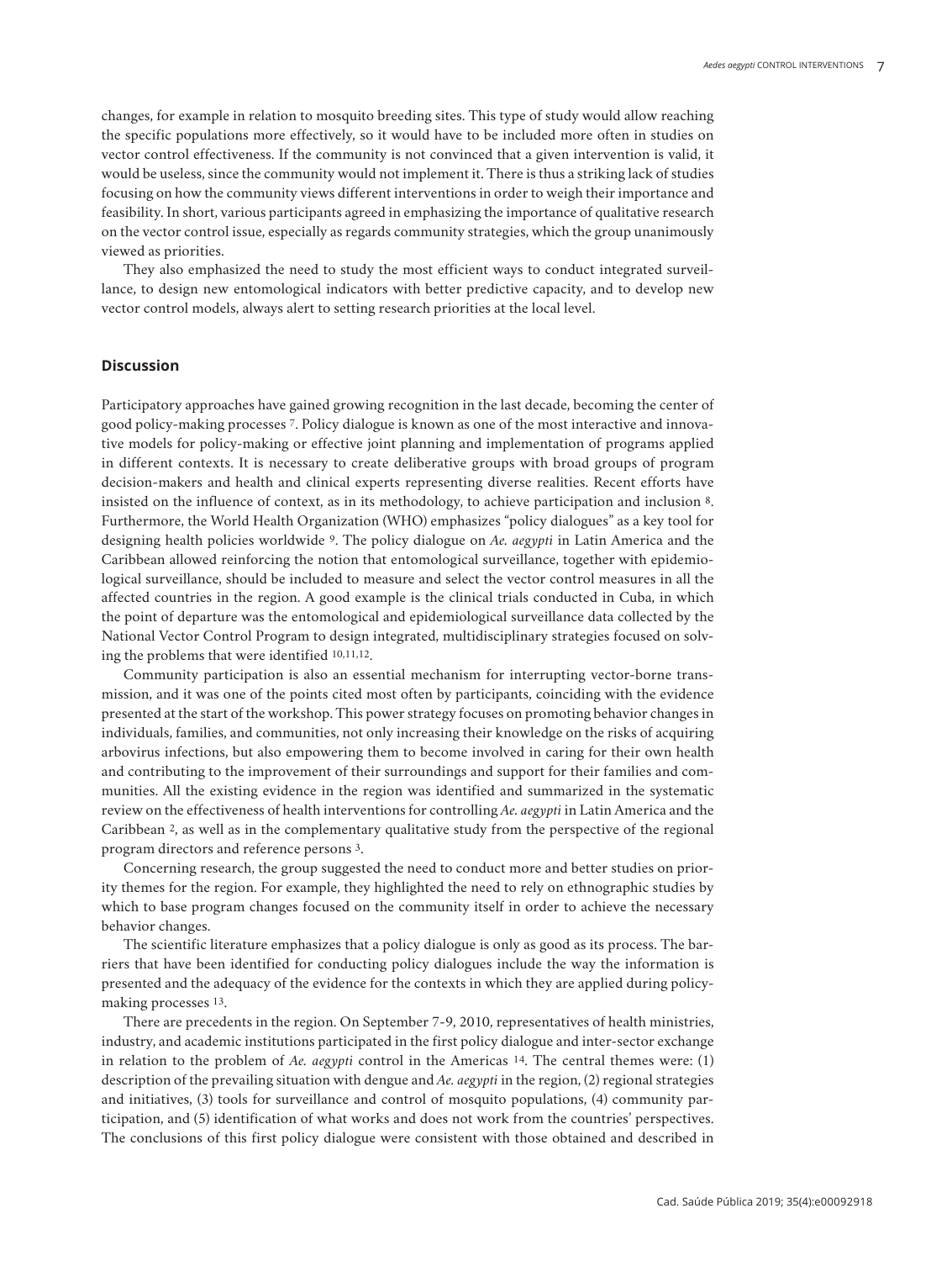our meeting, held nearly eight years later. For example, both meetings identified the lack of effective predictive indicators (entomological, environmental, social); insufficient human resources; the geographic extent of the areas with insecticide resistance (partly due to their incorrect application) and the need to systematically evaluate and supervise *Ae. aegypti* control activities, besides developing new control tools and optimizing the existing ones. They emphasized that channels for communication and cooperation should be established to integrate the different sectors and countries involved in the search for solutions to control *Ae. aegypti*, a goal that apparently has not been fully achieved according to the conclusions of the policy dialogue we led.

In this sense, a limitation to the policy dialogue we developed was the fact that it was unable to include more actors from countries of the region. Yet the dialogue had various strengths. It was preceded by a rigorous mixed-methods study, including a systematic review and a qualitative study 2,3, the evidence from which was summarized for the decision-makers 4, and it adopted a validated methodology 15. The participants were particularly emphatic on this point, having exceeded previous experiences. The meeting's participatory dynamic was facilitated by the experience acquired by the IECS group in previous projects with decision-making dialogues at the Latin American level and focusing on tobacco control (Instituto de Efectividad Clínica y Sanitaria. Tabaquismo en países de Latinoamérica. https://www.iecs.org.ar/tabaco/, accessed on 05/May/2018). Finally, the fact that it was possible to systematically record all the interactions in the dialogue ensured the information's reproducibility and minimized the occurrence of interpretative biases in relation to more fragmented records.

# **Conclusion**

The "policy dialogue" methodology allowed sharing, validating, and enriching the results of previous stages of the research in the context of which it was convened. This work dynamic oriented future lines that would allow offering more consistent evidence on *Ae. aegypti* in Latin America and the Caribbean. Thus proposed, the dialogue between decision-makers and experts was based on two major lines of priorities for the region: vector control strategies and a research agenda, which allows joining efforts, enhancing capacities, and orienting resources towards these priorities for intervention and research. The participants and the PAHO representative gave a positive assessment to the initiative and committed to proceeding with the proposals and, insofar as possible, establishing an active network of collaboration and communication to facilitate the objective.

This collective, deliberative, and collaborative methodology can enrich the implementation of strategies and result in an efficient way of triangulating research techniques and strategies to obtain more solid results and broader consensuses, in this case on priorities in the field of *Ae. aegypti* control in Latin America and the Caribbean.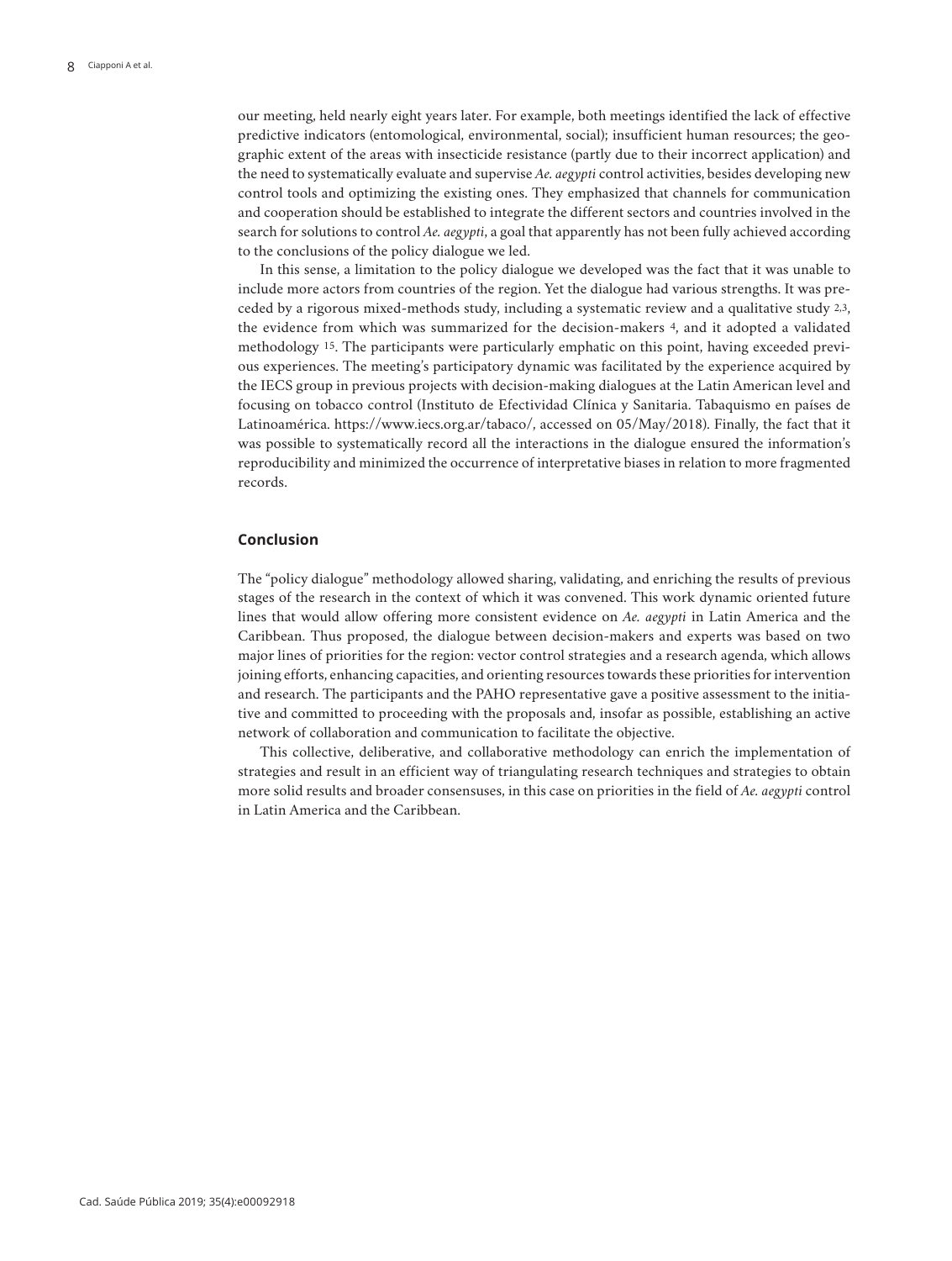## **Contributors**

A. Ciapponi and A. Bardach participated in the con ception of the project and elaboration of the manu script. A. Alcaraz, M. Belizán, D. Jones, M. Comolli and S. D. Ruvinsky collaborated in the elaboration of the manuscript.

## **Additional informations**

ORCID: Agustin Ciapponi (0000-0001-5142-6122); Ariel Bardach (0000-0003-4437-0073); Andrea Alcaraz (0000-0002-4260-8239); María Belizán (0000-0002-8739-5249); Daniel Jones (0000-0002- 8823-8587); Mariana Comolli (0000-0002-2467- 7089); Silvina Denis Ruvinsky (0000-0001-8729- 1119).

## **Acknowledgments**

The authors wish to thank librarian Daniel Coman dé of the Institute for Clinical and Health Effective ness for his assistance in the literature searches.

## **References**

- 1. Rajan DAT, El Husseiny D, Porignon D, Ghaf far A, Schmets G. Policy dialogue: what it is and how it can contribute to evidence-in formed decision-making. https://orbi.ulg. ac.be/bitstream/2268/179431/1/Porignon\_ PolicyDialogue\_BriefingNote\_2015.pdf (ac cessed on 05/May/2018).
- 2. Bardach A, García-Perdomo H, Alcaraz A, Tapia-Lopez E, Gándara R, Belizán M, et al. Interventions for the control of *Aedes aegypti*  in Latin America and the Caribbean: system atic review and meta-analysis. Int J Infect Dis 2018; 73 Suppl:205.
- 3. Tapia-López E, Bardach A, Ciapponi A, Al caraz A, García-Perdomo HA, Ruvinsky S, et al. Experiencias, barreras y facilitadores en la implementación de intervenciones para el control de *Aedes aegypti* en América Latina y Caribe: estudio cualitativo. Cad Saúde Pública; in press.
- 4. Instituto Efectividad Clínica y Sanitária. In vestigación en estrategias de control sanitario del mosquito *Aedes aegypti* en Latinoamérica. http://www.iecs.org.ar/mosquito (accessed on 05/May/2018).
- 5. Organización Panamericana de la Salud. Ma nejo integrado de vectores. https://www. paho.org/hq/index.php?option=com\_co ntent&view=article&id=2640%3Amalar ia-vector-control-integrated-vector-man agement-ivm&catid=1233%3Amalariaprogram&Itemid=1912&lang=es (accessed on 05/May/2018).
- 6. Organización Panamericana de la Salud. Es trategia de gestión integrada para la preven ción y el control del dengue. https://www. paho.org/hq/index.php?option=com\_conten t&view=article&id=4501%3A2010-dengueestrategia-gestion-integrada-prevencioncontrol-dengue&catid=901%3Adenguecontent&Itemid=41038&lang=es (accessed on 05/May/2018).
- 7. Lavis JN, Boyko JA, Oxman AD, Lewin S, Fretheim A. SUPPORT Tools for evidenceinformed health Policymaking (STP) 14: organising and using policy dialogues to support evidence-informed policymaking. Health Res Policy Syst 2009; 7 Suppl 1:S14.
- 8. Nabyonga-Orem J, Gebrikidane M, Mwisongo A. Assessing policy dialogues and the role of context: Liberian case study before and dur ing the Ebola outbreak. BMC Health Serv Res 2016; 16 Suppl 4:219.
- 9. World Health Organization. Draft thirteenth general programme of work, 2019-2023. http://apps.who.int/gb/ebwha/pdf\_files/ WHA71/A71\_4-en.pdf (accessed on 05/ May/2018).
- 10. Sanchez L, Perez D, Cruz G, Castro M, Kourí G, Shkedy Z, et al. Intersectoral coordination, community empowerment and dengue pre vention: six years of controlled interventions in Playa municipality, Havana, Cuba. Trop Med Int Health 2009; 14:1356-64.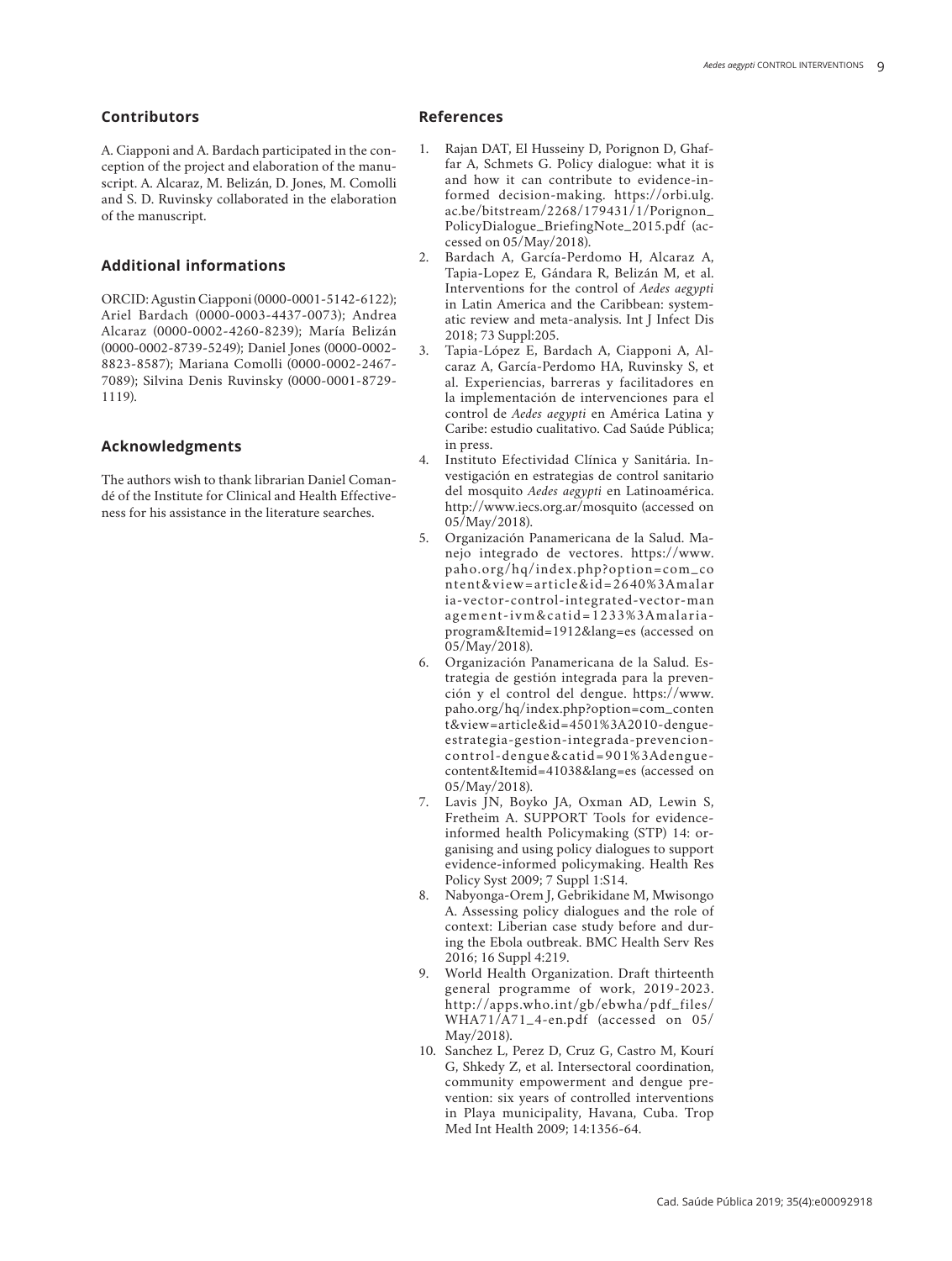- 11. Sanchez L, Maringwa J, Shkedy Z, Castro M, Carbonell N, Van der Stuyft P. Testing the effectiveness of community-based dengue vector control interventions using semiparametric mixed models. Vector Borne Zoonotic Dis 2012; 12:609-15.
- 12. Castro M, Sanchez L, Perez D, Carbonell N, Lefèvre P, Vanlerberghe V, et al. A community empowerment strategy embedded in a routine dengue vector control programme: a cluster randomized controlled trial. Trans R Soc Trop Med Hyg 2012; 106:315-21.
- 13. Bowen S, Zwi AB. Pathways to "evidence-informed" policy and practice: a framework for action. PLoS Med 2005; 2:e166.
- 14. Organización Panamericana de la Salud. *Aedes aegypti*: medidas para el control del vector. https://www.paho.org/hq/index. php?option=com\_content&view=article&id =4503&Itemid=40264&lang=es (accessed on 12/Jul/2018).
- 15. Rosenbaum SE, Glenton C, Wiysonge CS, Abalos E, Mignini L, Young T, et al. Evidence summaries tailored to health policy-makers in low- and middle-income countries. Bull World Health Organ 2011; 89:54-61.